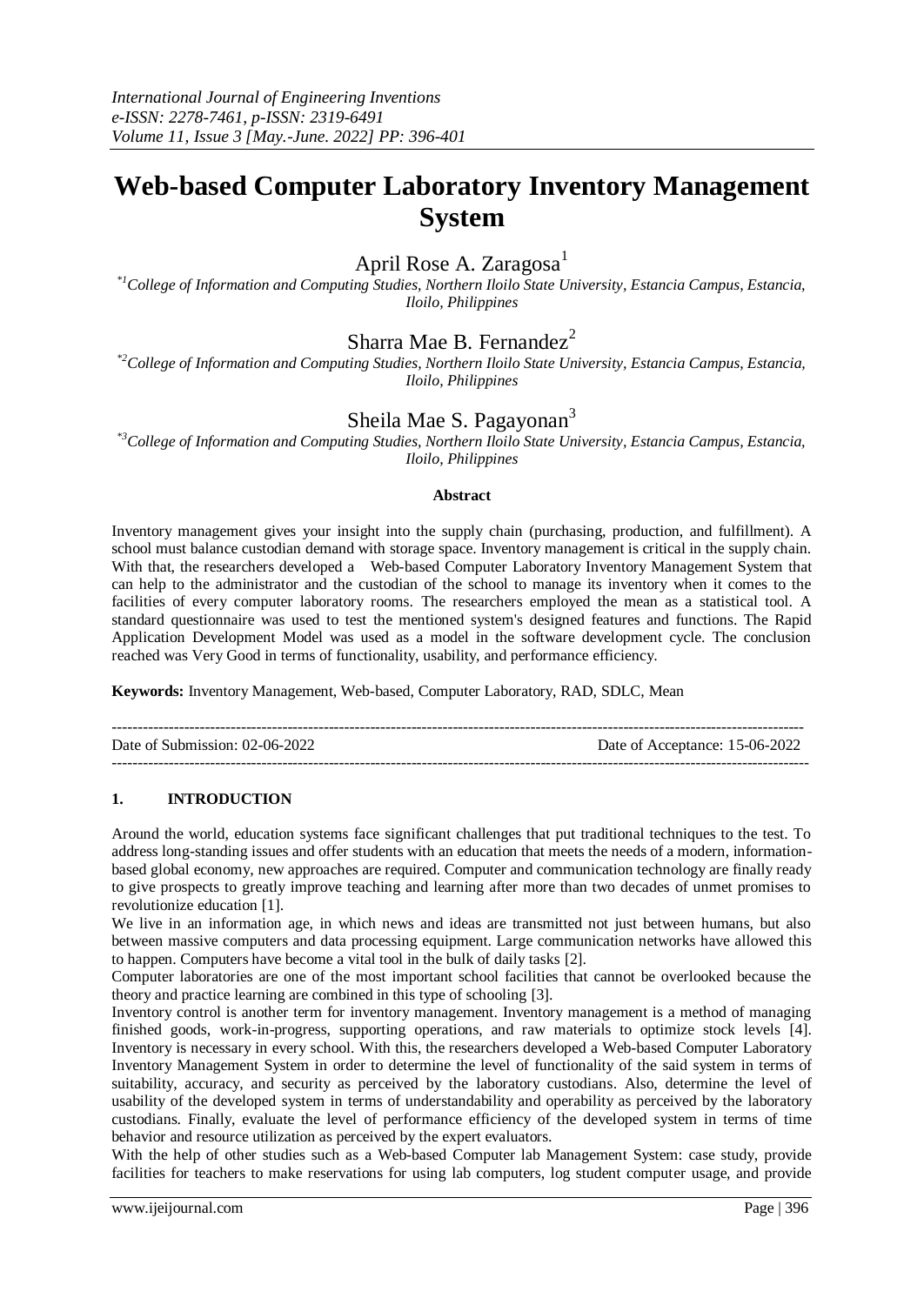reports regarding computer lab usage for school and education authority management [5]. Another is the Application Design of Web-based Computer Laboratory Inventory and Maintenance System at SMK Bhakti Anindya, this report discusses a problem with computer lab inventory and upkeep. Every company or institution's inventory management process is linked to the company's data management procedure for products and equipment [6]. A Web based Inventory Control System using Cloud Architecture and Barcode Technology for Zambia Air Force, this is done to ensure that the equipment is in good enough shape to perform its primary and secondary functions [7]. Web-based systems development leading up to this period was characterised by systems.

development processes that were unstructured and usually unsupported by methods or techniques that one might ordinarily expect to ensure high quality or effectiveness.

Web-based systems development leading up to this period was characterised by systems development processes that were unstructured and usually unsupported by methods or techniques that one might ordinarily expect to ensure high quality or effectiveness.

Prior to this time, web-based system development was characterized by unstructured procedures that were rarely backed by methods or approaches that would normally be expected to ensure high quality or efficacy [8].With the help of the developed system it provides with easy access to all the information of facilities inside the computer laboratories.

#### **1.1 Conceptual Framework**

This paper conceptualizes to develop a Web-based Computer Laboratory Inventory Management System. In this study: input phase; process phase; and output phase are compromised. Input phase refers to the Computer Laboratory Rooms, Facilities Information, and Custodian Information. Process Phase includes the Web-based Computer Laboratory Inventory Management System that will manage all the transaction between the input and the output. The Output phase is the system's evaluation regarding to its functionality, usability, and performance efficiency.



**Figure 1. The Conceptual Framework of the Study.**

### **2. METHODOLOGY**

The research design, respondent selection, research instrument, data collection procedure, and statistical treatment are all covered in this chapter.

### **2.1 Research Design**

The clearly specified frameworks within which the investigation is carried out are referred to as research design [9]. The types of analyses that must be performed in order to achieve the desired results are always determined by the research design. It specifies what data is necessary, what data collection and analysis methods will be employed, and how the data will be used to answer the research questions [10]. Developmental and descriptive research designs were used in this study.

In its broadest definition, development entails steady growth, evolution, and change [11]. An interactive, cyclic creation and research process in which the designer's theoretical ideas feed the production of goods that are tasted in classrooms, finally resulting to theoretically and empirically founded products, the developer's learning process, and (local) instruction theory [12].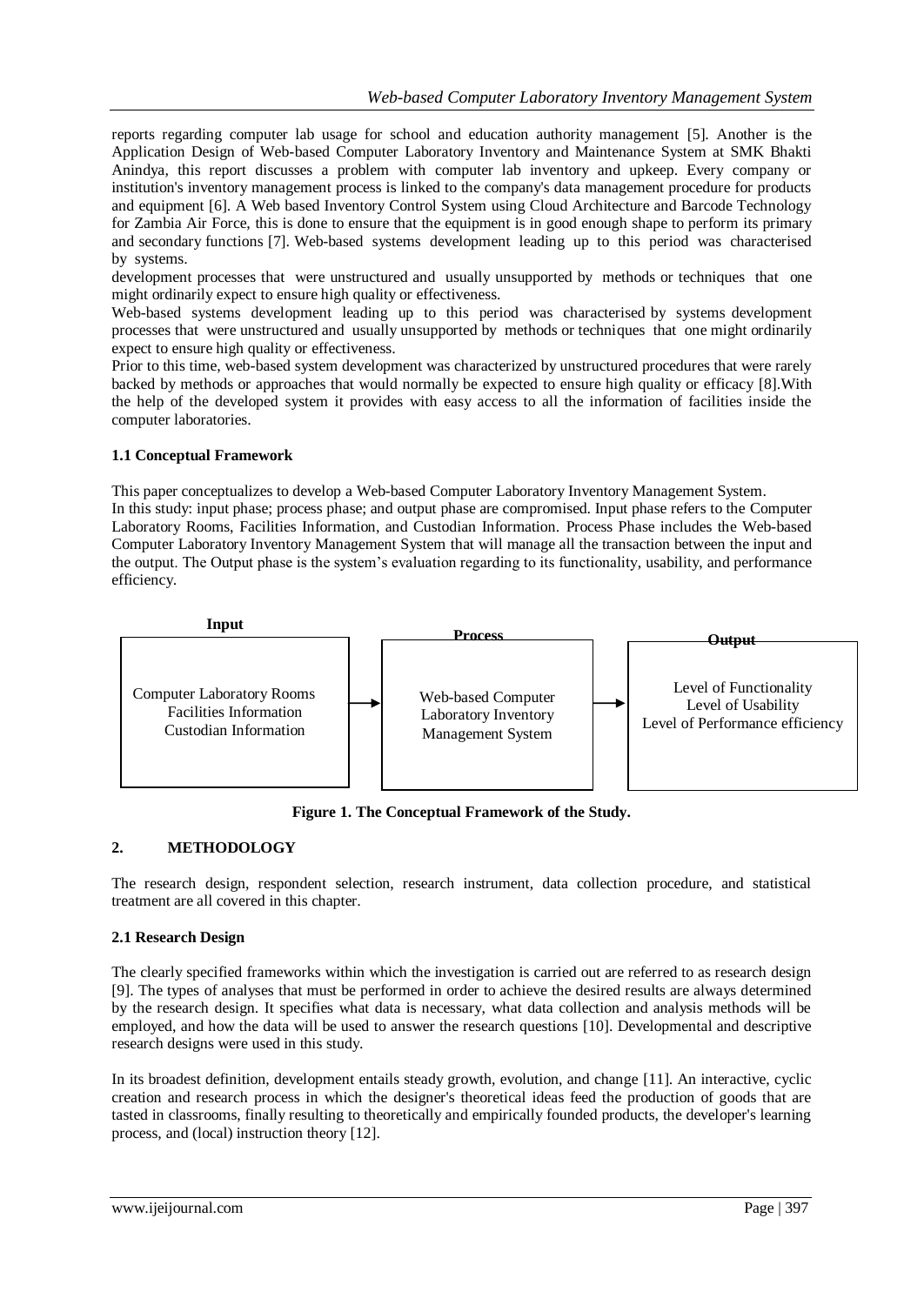This research employed a descriptive strategy for describing or describing a thing [13]. Descriptive research entails gathering information to test hypotheses or answer questions about the existing state of the study's subject [14]. Descriptive research is defined as a method of gathering, analyzing, classifying, and tabulating data about current conditions, practices, processes, trends, and cause-and-effect relationships, and then making adequate and accurate interpretations of the data with or without the use of statistical methods, which is sometimes minimal. This method also determines the current state of facts in a group under investigation, yielding either qualitative or quantitative, or both, descriptions of the group's general features as a result [15].

#### **2.2 Software Development Life Cycle**

The SDLC (System Creation Life Cycle) is a critical procedure in the development of any system. From the planning phase to the implementation phase, a procedure is used to develop software systems. Also used to comprehend how an information system may serve business requirements, as well as to design, create, and deploy the system to users [16]. RAD model were used as the SDLC design in the development of the system.

Quick application development (RAD) is a software development process that prioritizes rapid prototyping over extensive planning. A prototype is a working model that functions in the same way as a product component. The functional modules are produced in parallel as prototypes in the RAD approach, and then combined to create the whole product for faster delivery. It is easier to accommodate modifications into the development process because there is no detailed preplanning. Small teams of developers, domain experts, customer representatives, and other IT resources work progressively on their component or prototype in RAD projects, which follow an iterative and incremental methodology [17].



**Figure 2. The Rapid Application Development Model 2.3 Entity-Relationship Diagram**

The relationship between entity sets is depicted using an ER diagram. An entity set is a collection of comparable entities that can share attributes. An entity in a database management system is a table or an attribute of a table; hence an ER diagram depicts the entire logical structure of a database by illustrating relationships between tables and their properties. To better comprehend this concept, consider a simple ER diagram [18].

There were three entities in the diagram which were the Laboratory, Report, and Update. There is one and only one laboratory can send one- to- many reports. One-to-many reports can process a one and only update.



**Figure 3. The Entity Relationship Diagram of the Developed System.**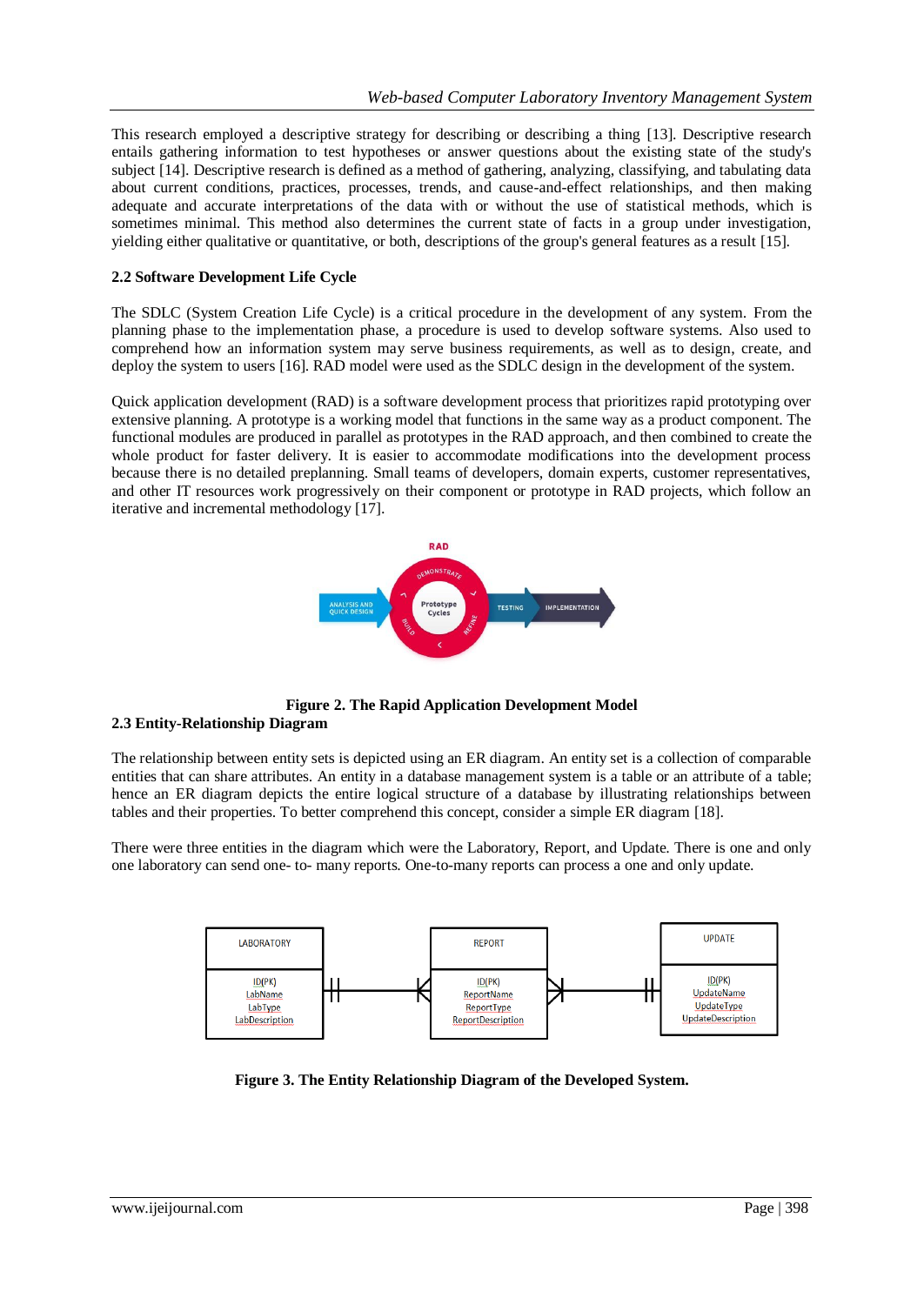#### **2.4 Process Model**

In this study, a data flow diagram in context was used. A data flow diagram depicts the movement of data in an information system graphically. It can show incoming data flow, outgoing data flow, and data that have been saved. The DFD makes no indication of how data is routed through the system [19].



#### **Figure 4. The Context Data Flow Diagram depicting the Process Model of the Developed System.**

#### **2.5 Testing and Evaluation**

Due to the finalization of the developed system, the researchers requested the testers to evaluate the system in terms of it level of functionality, level of usability, and level of performance efficiency. A survey questionnaire was given to the interface design as well as to test the system's functionality, usability, and performance efficiency. A 5-point Likert scale comprising of 1 as Poor and 5 as Very Good was used on the developed system prototype. To statistically compute whether the developed system passed the evaluation criteria, the Mean statistics was applied. The Mean is computed as:

| $X = \Sigma X$ |                                                                           |
|----------------|---------------------------------------------------------------------------|
| Where          | is the mean                                                               |
|                |                                                                           |
| ΣΧ             | is the summation of individual raw scores<br>is the number of populations |

The obtained mean score was interpreted using the following verbal description:

| <b>Mean Score</b> |         |               | <b>Description</b> |           |
|-------------------|---------|---------------|--------------------|-----------|
|                   |         | $4.21 - 5.00$ |                    | Very Good |
|                   |         | $3.41 - 4.20$ |                    | Good      |
|                   |         | $2.61 - 3.40$ |                    | Average   |
|                   |         | $1.81 - 2.60$ |                    | Fair      |
| 1.0               | $-1.80$ |               | Poor               |           |

### **3. PRESENTATION OF DATA AND INTERPRETATION OF RESULTS**

The presentation, analysis, and interpretation required to satisfy the previously specified objectives are covered in this chapter.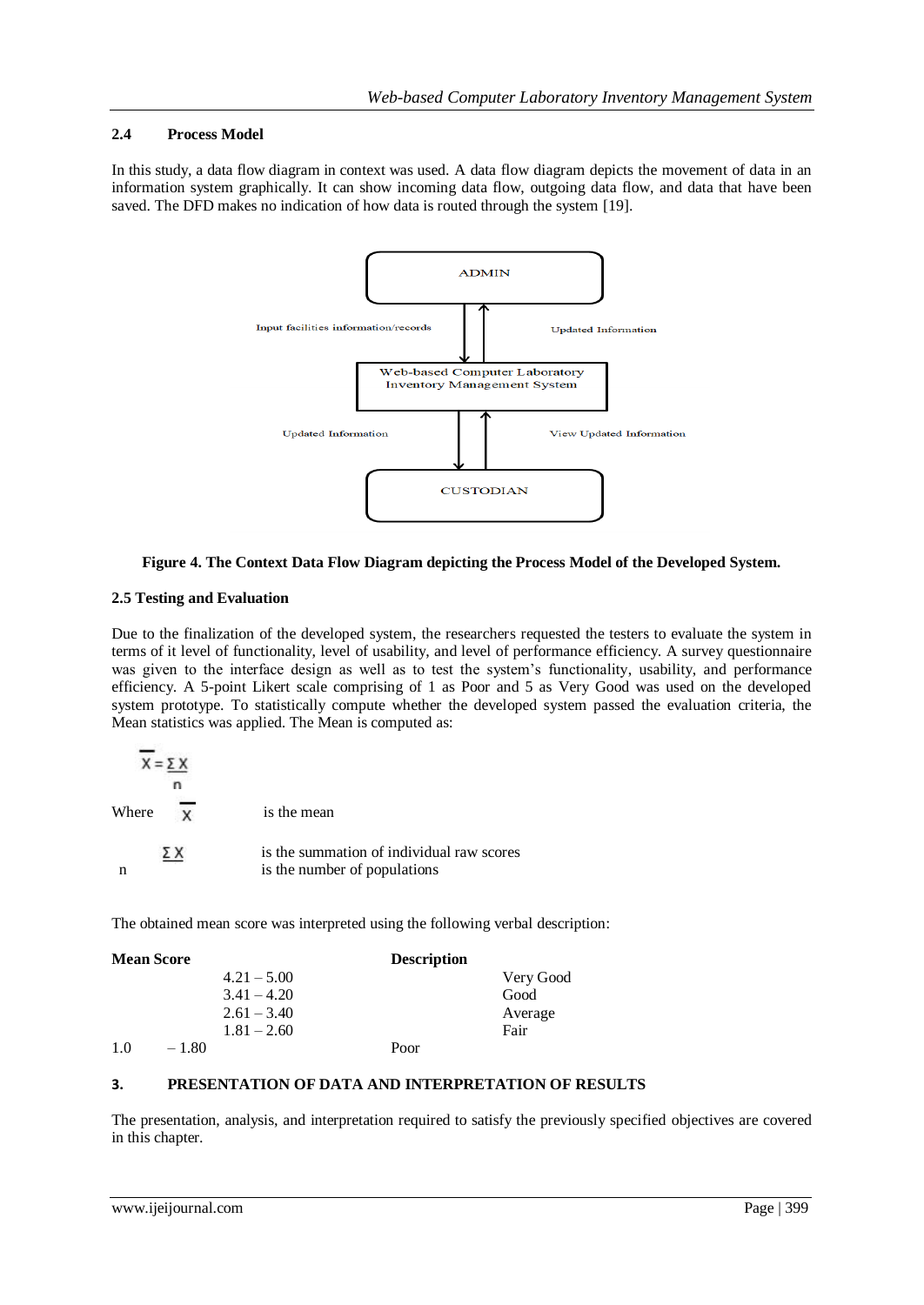#### **3.1 Level of functionality of the developed system in terms of its security, accurateness and suitability**

The result shown below indicates that the functionality of Web-based Computer Laboratory Inventory Management System composed with the following mean: in terms of security  $(M=4.50)$  was verbally interpreted as "Very Good", accurateness (M=4.75) was interpreted as "Very good" and its suitability (M=4.70) was interpreted as "Very Good".

|    | suitability                      |      |                              |
|----|----------------------------------|------|------------------------------|
|    | <b>Implementation Indicators</b> | Mean | <b>Verbal Interpretation</b> |
| a. | Security                         | 4.50 | Very Good                    |
| b. | Accurateness                     | 4.75 | Very Good                    |
| c. | Suitability                      | 4.70 | Very Good                    |

# **Table 1: Level of functionality of the developed system in terms of its security, accurateness and**

*Legend:* 1.00-1.80 (Poor); 1.81-2.60 (Fair); 2.61-3.40 (Average); 3.41-4.20 (Good); 4.21-5.00 (Very Good).

#### **3.2 Level of usa**bi**lity of the Web-based Computer Laboratory Inventory Management System in terms of learnability and operability.**

The result showed that the usability of Web-based Computer Laboratory Inventory Management System composed with the following mean: in terms of learnability (M=4.64) was interpreted as "Very Good", operability (M=4.73) which was verbally interpreted as "Very Good".

| Table 2: The level of Usability of the Developed System in term of Learnability, and Operability |                                                                                                                  |             |                              |
|--------------------------------------------------------------------------------------------------|------------------------------------------------------------------------------------------------------------------|-------------|------------------------------|
|                                                                                                  | <b>Implementation Indicators</b>                                                                                 | <b>Mean</b> | <b>Verbal Interpretation</b> |
| a.                                                                                               | Learnability                                                                                                     | 4.64        | Very Good                    |
| b.                                                                                               | Operability                                                                                                      | 4.73        | Very Good                    |
|                                                                                                  | $\ldots$ 1. 1.00.1.00 (Decay), 1.01.0 (O (Es) a), 0.61.0.40 (Assumes), 0.41.4.00 (Cessa), 4.01.5.00 (Very Cessa) |             |                              |

*Legend:* 1.00-1.80 (Poor); 1.81-2.60 (Fair); 2.61-3.40 (Average); 3.41-4.20 (Good); 4.21-5.00 (Very Good).

#### **3.3 The Level of Performance Efficiency of the Developed System in terms of time Behavior and Resource Utilization**

The result showed that in terms of time behavior (M=4.53) the system was interpreted as "Very Good" and for resource utilization (M=4.75) was interpreted as "Very Good".

#### **Table 4 : The Level of Performance Efficiency of the Developed System in terms of time Behavior and Resource Utilization**

|    | <b>Implementation Indicators</b> | Mean | <b>Verbal Interpretation</b> |
|----|----------------------------------|------|------------------------------|
| a. | Time Behavior                    | 4.53 | Very Good                    |
|    | Resource Utilization             | 4.75 | Very Good                    |

*Legend:* 1.00-1.80 (Poor); 1.81-2.60 (Fair); 2.61-3.40 (Average); 3.41-4.20 (Good); 4.21-5.00 (Very Good).

### **4. CONCLUSION**

The following conclusions were drawn after considering the study's findings:

It has a high level of security, accuracy, and suitability, all of which were rated as "Very Good". Only authorized users have access to the system, and log records of system activity are retained. Furthermore, the system retains comprehensive records of data management.

Respondents rated the Web-based Computer Laboratory Inventory Management System as "Very Good" in terms of learnability and operability, indicating that the developed system had a high level of usability, with users finding the system's operations to be user-friendly and the information provided to be generic enough for easy comprehension. It was simple for new users to navigate the system because it was designed to be userfriendly.